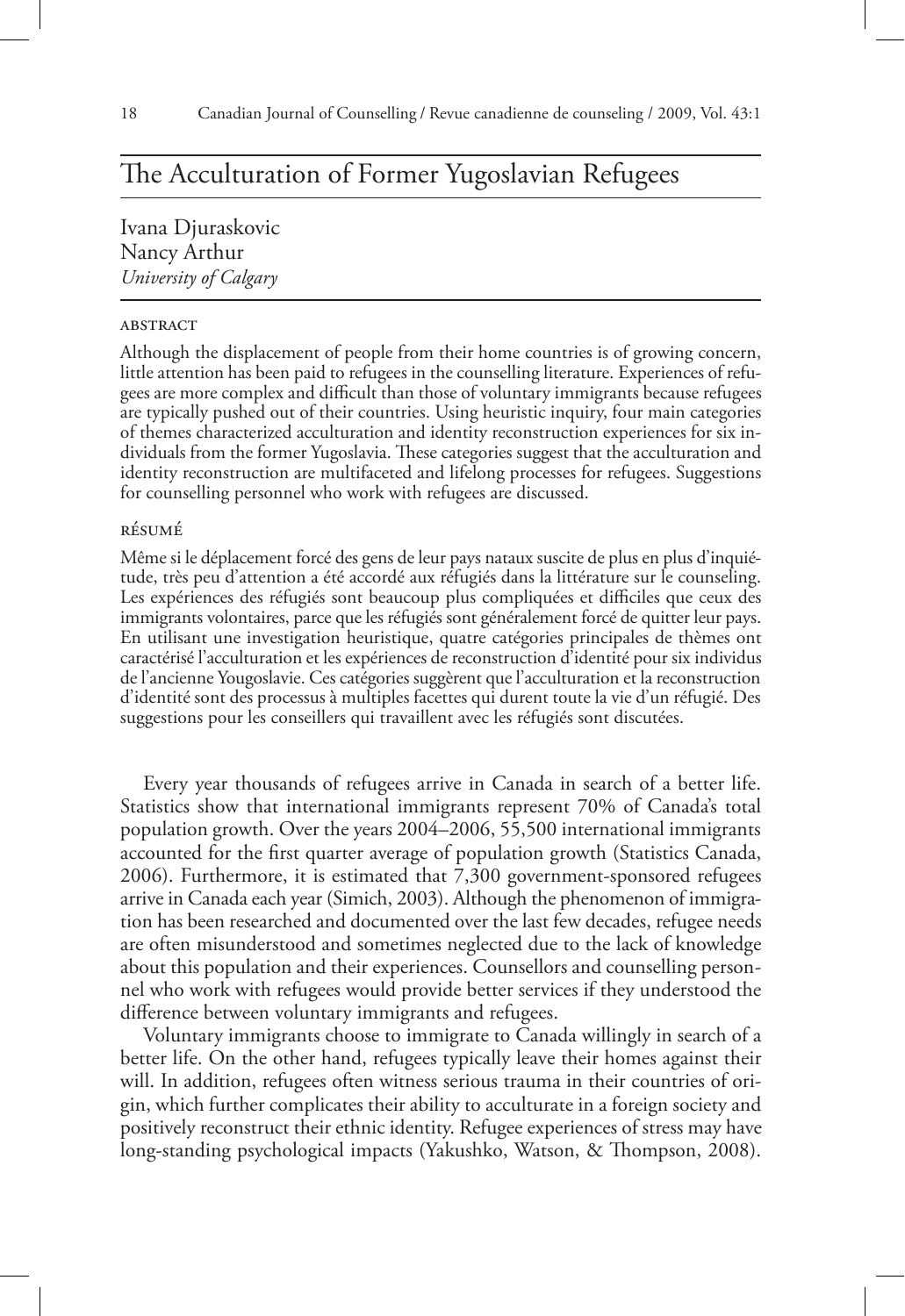Counsellors may work with refugees during the resettlement process or for several years after arriving in Canada. Although counsellors' mindfulness about assessing for trauma while working with all immigrants is important, we cannot assume that trauma will be an overriding counselling focus.

Acculturation is defined as a cultural change that is provoked by the clash of two or more autonomous cultural systems (Social Sciences Research Council Summer Seminar on Acculturation, 1954). In addition, acculturation represents progressive adaptation in which people separate from their cultural group in order to become members of the new dominant culture (Berry, 2001). Ethnic identity has been defined as a clear sense of who one is as a member of a particular ethnic or cultural group (Phinney, 2002). Both immigrants and refugees undergo changes, including reconstruction of ethnic identity. However, refugees' experiences may be more complex due to pre- and post-migration circumstances (Yakushko et al., 2008).

This article details a research study that explored the acculturation and identity reconstruction experiences of the researcher (first author) and six other individuals from the former Yugoslavia. Using heuristic methodology, the researcher examined the meaning of acculturation and identity reconstruction experiences to portray what it is like to be forced to leave one's homeland and begin a new life in Canadian society. In addition, the researcher explored the factors that contributed to successful/unsuccessful acculturation, the experience of losing and reconstructing one's ethnic identity, and support that is needed for counsellors to effectively address the needs of former Yugoslavian refugees. To begin this exploration, an overview of acculturation and ethnic identity frameworks is presented, followed by an introduction to heuristic inquiry. Categories and themes are discussed to explore the experiences of acculturation and ethnic identity reconstruction for former Yugoslavian refugees. Additionally, implications for counselling personnel who work with refugees are reviewed.

## acculturation and ethnic identity frameworks

Counsellors who work with immigrant populations require theoretical frameworks that are relevant for understanding client experiences. Several such theoretical frameworks are available in literature about immigration. The authors felt that it would be informative to provide an overview of acculturation and ethnic identity development models for professional practice. While there are similarities between the widely utilized models, their utility for counselling has not been systematically debated. To encourage that debate, readers are provided here with several popular frameworks.

Research has been dominated by the acculturation framework developed by Berry (1997, 2001, 2002, 2006). In his research, Berry focuses on studying acculturation strategies that immigrants and refugees choose to adapt to the new culture. According to Berry (2002), acculturation of immigrants depends on two factors: (a) the extent to which immigrant groups maintain their original culture, and (b) the level of interaction they seek with other cultural groups. In addition,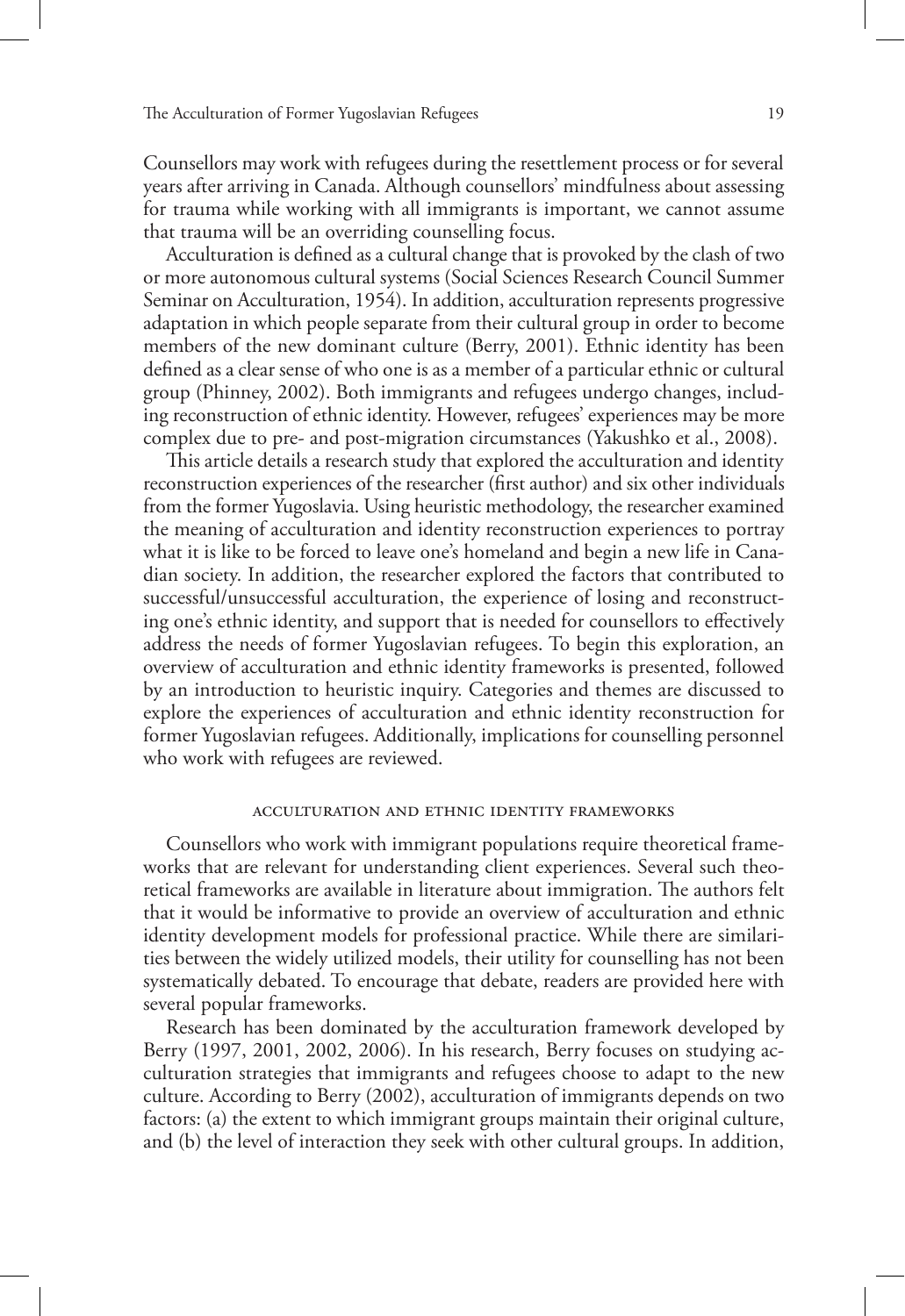Berry (2001) argues that immigrant groups, including refugees, typically choose among four strategies of acculturation: (a) assimilation (low retention of one's original culture and high maintenance of the dominant culture), (b) separation (high retention of one's original culture and rejection of the dominant culture), (c) marginalization (low maintenance of the dominant culture and low retention of one's original culture), and (d) integration (high maintenance of the dominant culture and high maintenance of one's original culture), with integration proposed as the healthiest strategy.

Berry (2001) challenges the traditional view that acculturation is a unidimensional process involving only individuals who move across cultures. Rather, acculturation is a multidimensional process involving newcomers and the host society. The receptiveness of the host society to immigrants is seen to play a large part in the integration and acculturation process of newcomers. Immigrants' acculturation process is understood in terms of preferences for the four acculturation strategies (Berry, 2002).

Additional research conducted into acculturation focuses on different modes of adjustment styles that immigrants use to adapt to a new country. These include individual and sociocultural pre- and post-migration factors such as age, language, education, job skills, religion, and kinship ties (Khoa & VanDeusen, 1981; Meszaros, 1961; Westermeyer, 1989; Wong-Rieger & Quintana, 1987). Other research focuses on the phenomenon of cultural shock and how it relates to the acculturation process (Eleftheriadou, 1999; Pedersen, 1995; Westermeyer). Lastly, the Relative Acculturation Extended Model (RAEM) emphasizes the relevance of other acculturation domains (political, economic, occupational, family, social, religion, and diverse cognition), as well as the importance of distinguishing between the acculturation strategies that are perceived as ideal by immigrants and strategies that are adopted in reality (Navas et al., 2005).

Loss and reconstruction of one's ethnic identity is closely tied to the process of acculturation. Ethnic identity has been defined as a "dynamic, multidimensional construct that refers to one's identity or sense of self as a member of an ethnic group" (Phinney, 2002, p. 63). Phinney distinguishes between three concepts of ethnic identity: (a) the ethnic self-identification, (b) the personal sense of belonging to a particular cultural group, and (c) the degree of ethnic identity growth, pointing out that development of ethnic identity cannot be viewed as separate from the acculturation process. In addition, ethnic identity can be best understood through an interactional model, which takes into account all of the aspects of ethnic identity and acculturation (e.g., cultural background, identity attitudes, and personal preferences) and as such varies across time and generations (Phinney, Horenczyk, Liebkind, & Vedder, 2001).

Immigrant groups typically develop four different kinds of ethnic identity, depending on which acculturation strategy immigrant groups prefer, including (a) assimilated identity, (b) separated identity, (c) marginalized identity, and (d) integrated identity. One's ethnic identity is constructed over time and is profoundly influenced not only by individuals' experiences, but also by their actions and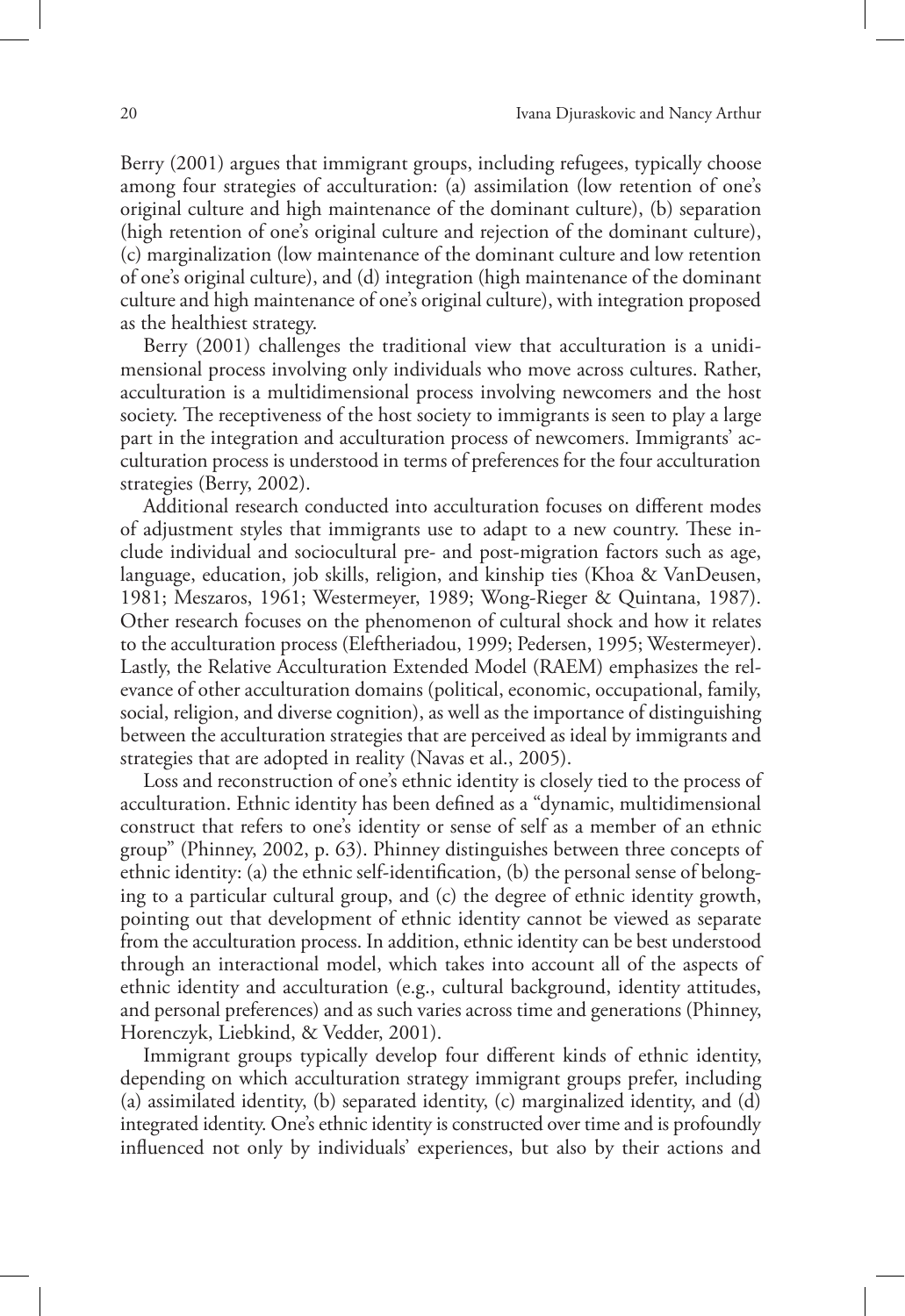choices (Phinney & Ong, 2007). As such, ethnic identity is a dynamic construct and is subject to ongoing change depending on the time and context (Phinney, 2002). Using the Multigroup Ethnic Identity Measure, Phinney and Ong (2007) examined the core aspects of ethnic identity (i.e., attachment, belonging, commitment, and understanding) and concluded that ethnic identity can only be viewed as a complex multidimensional sum of constructs influenced by the dynamic process of exploration and learning.

Other research focuses on a stage development model of ethnic identity. For example, according to the Minority Identity Development Model (MID), ethnic minorities enter different stages of identity development and ultimately resolve identity issues through building awareness about their original cultural background as well as values of the dominant culture (Atkinson, Morten, & Sue, 1989; Sue et al., 1998). Additionally, research relevant to ethnic identity development focuses on development of African-American identity (Cross, 1971; Jackson, 1975). Similar to other models, African-American identity development models emphasize stage development and point out that the healthiest stages are those in which ultimate integration of one's ethnic/racial identity and the dominant culture identity occurs. Recent models of identity development are reviewed by Sue et al.

The acculturation and identity reconstruction discussion in this article emphasizes refugees' perceptions about their adaptation to the new life in the new society and offers a unique view of refugees' experiences. The purpose of this study was not to generalize the results to a larger refugee population; instead, its goal was to capture participants' subjective experiences of acculturation and ethnic identity reconstruction. In order to capture the true essence and meaning of participants' experiences, the researcher used heuristic inquiry, which is a qualitative research method that captures participants' stories in an unstructured manner. Heuristic inquiry allows for development of rich descriptions of people's experiences. This methodological approach permitted the primary author to take into account her own and her participants' subjective experiences and contributed to the creation of an alternative picture of the acculturation and identity reconstruction process. The details of heuristic inquiry are described in the next section of the article.

#### heuristic inquiry

Heuristic inquiry attempts to discover the true meaning of a phenomenon through internal pathways of self using the processes of self-reflection, exploration, and elucidation of the nature of the phenomenon that is being studied (Douglass & Moustakas, 1985). As such, it encourages a researcher to explore openly and pursue the creative path that originates inside of one's being and that discovers its direction and meaning within oneself. Heuristic inquiry is a unique research method that places human experience above numbers and is deeply rooted in tacit knowledge that leads to a deeply subjective and creative connection between the researcher and the phenomenon (Sela-Smith, 2002). Through a compassionate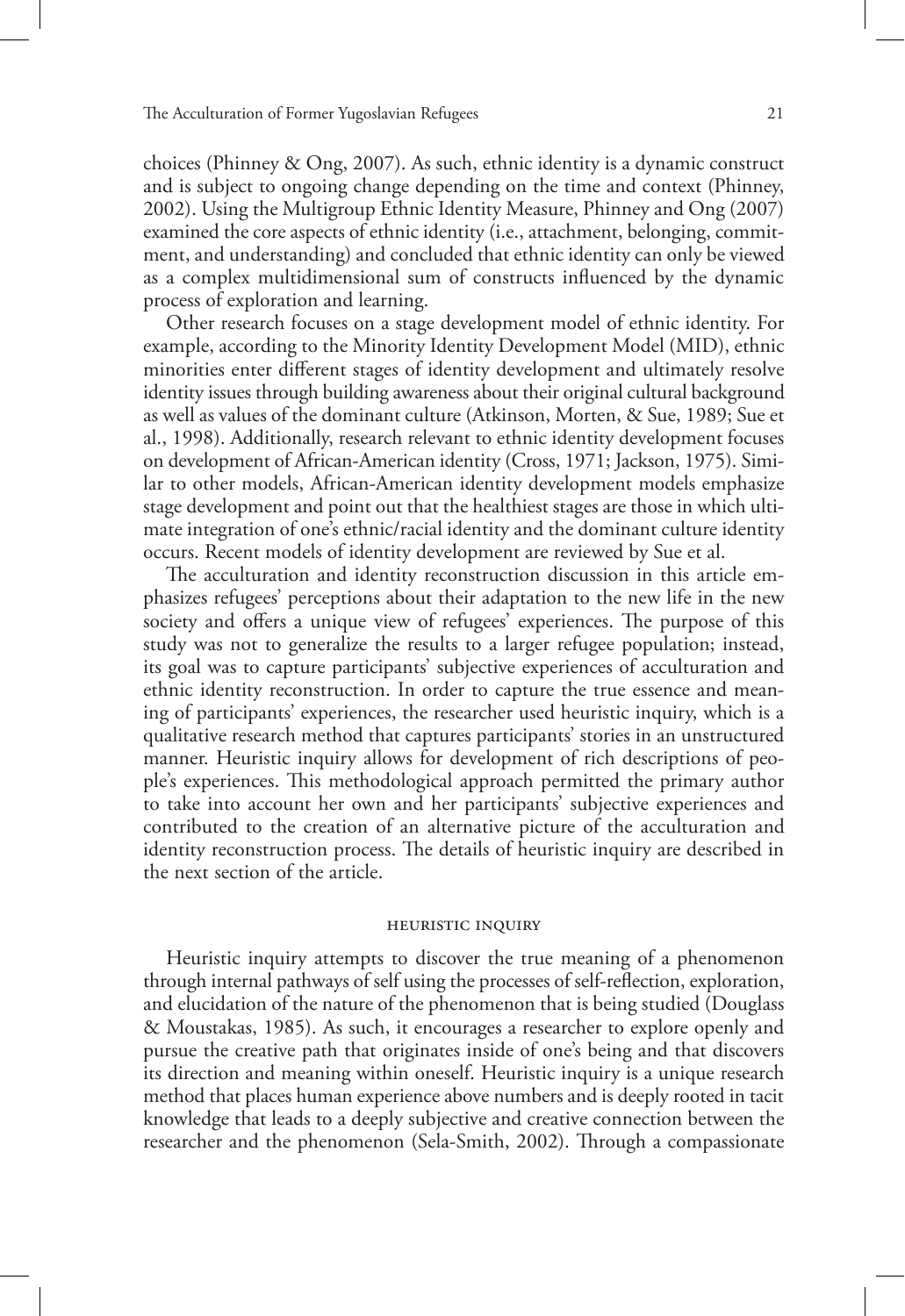approach, the researcher moves toward the open discussion with participants and facilitates an emotionally connected scientific inquiry (Anderson, 2000).

Heuristic research does not exclude the researcher from the study but incorporates researcher experiences with the experiences of the participants (Djuraskovic & Arthur, 2008). Heuristic research requires the researcher to have direct experience of the phenomenon in question (Moustakas, 1990). "Heuristics is concerned with meanings, not measurements; with essence, not appearance; with quality, not quantity; with experience, not behaviour" (Douglass & Moustakas, 1984, p. 42). Heuristic inquiry allows the researcher to let go of the structure of quantitative research and engage in an intense self-reflection, as well as reflection on others (Etherington, 2004). Heuristic inquiry begins and ends with the researcher. It represents a rigorous research method that requires one to enter a disciplined pursuit of immersion, incubation, illumination, and explication of the phenomenon. The final product of a heuristic study is the creative synthesis, which represents a creative integration of the data, qualities, and themes discovered (Moustakas).

# *Participants*

Six individuals volunteered to participate in this project. They were selected because (a) they identified themselves as refugees from the former Yugoslavia, (b) they arrived in Canada between 1992 and 1997, (c) they were between 18 and 25 years of age at the time of arrival, and (d) they intensely experienced the phenomena of acculturation and ethnic identity reconstruction. Participants were collected via recruitment notices placed in community centres and through snowball sampling, which involved asking participants in the study if they knew of others who would also be interested and eligible to participate in this project.

Four participants were of Serbian descent, and the other two participants were of Croatian and Bosnian descent, respectively. All participants had post-secondary education and were steadily employed. Although participants were of different religious and cultural backgrounds, their experiences of acculturation and ethnic identity seemed to be very similar. Consistent with the heuristic method, the researcher was also a participant in this study.

The saturation of themes (i.e., efficient elucidation of the phenomena studied) determined the number of participants interviewed. The purpose of the research described in this article was not to generalize to a larger refugee population. Instead, the goal was to capture the true essence and the meaning of experiences of six individuals who participated in this research.

# *Research Process*

Data were collected following the same procedure with each participant. All participants were interviewed by the first author in the English language via an informational conversational interviewing method that allowed for free flow of data and allowed participants to share in natural dialogue "consistent with the rhythm and flow of heuristic exploration and search for meaning" (Moustakas,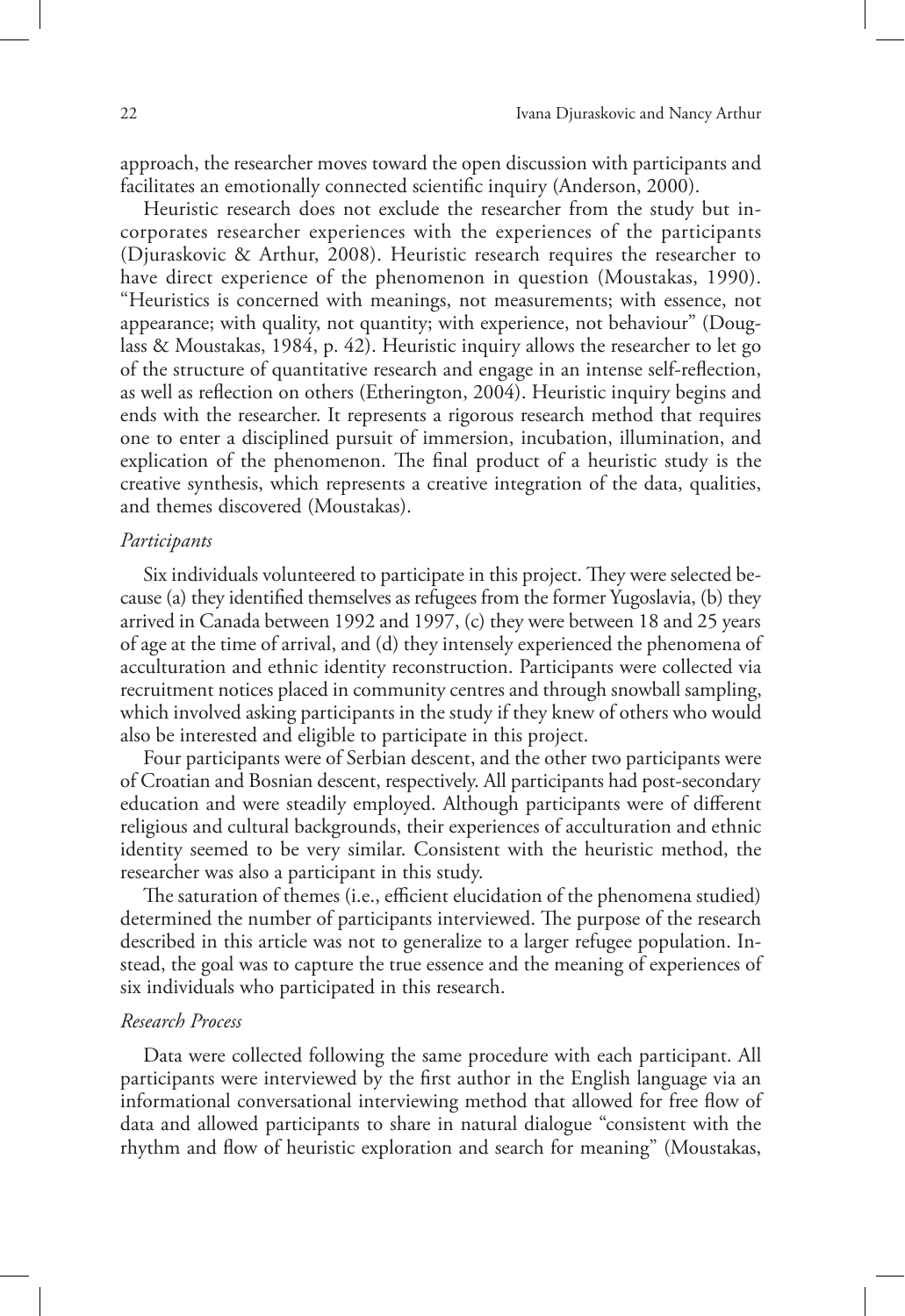1990, p. 47). Each interview began by asking participants to share the story of their journey from Yugoslavia to Canada.

The overarching research question that guided the interview was "What is the experience of acculturation for former Yugoslavian refugees?" Additional research questions were asked to increase the succinctness of the interviews and to create better focus upon the phenomena of interest. These questions included (a) What are some factors that contributed to successful/unsuccessful acculturation? (b) What is the experience of losing and reconstructing one's ethnic identity? and (c) What kind of supports need to be developed in order for counsellors and refugee agencies to effectively address the needs of former Yugoslavian refugees?

Each interview lasted approximately two hours. The experience of the interview was debriefed with each participant, after which participants were given the opportunity to include any additional information. The researcher met again with participants after the completion of their narratives and reviewed their stories with them in order to verify the accuracy of each depiction. In addition, after all themes were captured, participants were given a theme-based questionnaire and were asked to examine the themes and verify whether or not they accurately depicted their experiences. The themes that received fewer then three affirmative responses were not included in the final data analysis.

To ensure confidentiality, the researcher transcribed each interview verbatim. During transcription of the interviews, the researcher focused on maintaining the participants' internal frame of reference in order to depict their stories accurately. Next, the participants' stories were extracted from the transcripts. The researcher reviewed each transcript several times and eliminated background information that was not relevant to the research investigation. The researcher engaged closely with each participant and carefully examined which segments of personal stories were related to the acculturation and ethnic identity reconstruction processes.

# *Analysis and Coding of Data*

Data analysis in a heuristic study begins with the researcher's transcript (Alderson, 1998). The researcher (first author) reviewed the transcript several times. While immersed with the transcript, she relived her journey of forced exile and immigration and acquired new insights concerning it. In addition, the researcher relied heavily on examining her feelings and memories, which in turn increased her awareness and allowed for new ideas to emerge (Boyd & Fales, 1983). After the detailed review of the researcher's transcript, the researcher reviewed participants' transcripts sentence by sentence and highlighted segments of interest.

The themes that were extracted from the transcripts were recorded on a specific template consisting of three columns: themes, issues, and content. After all themes were extracted, they were organized into categories. Subcategories and subthemes were also established. After all themes were integrated together, the researcher derived the creative synthesis.

In heuristic research, creative synthesis is the stage of data analysis that allows the researcher to create the whole from the parts and distinct elements that have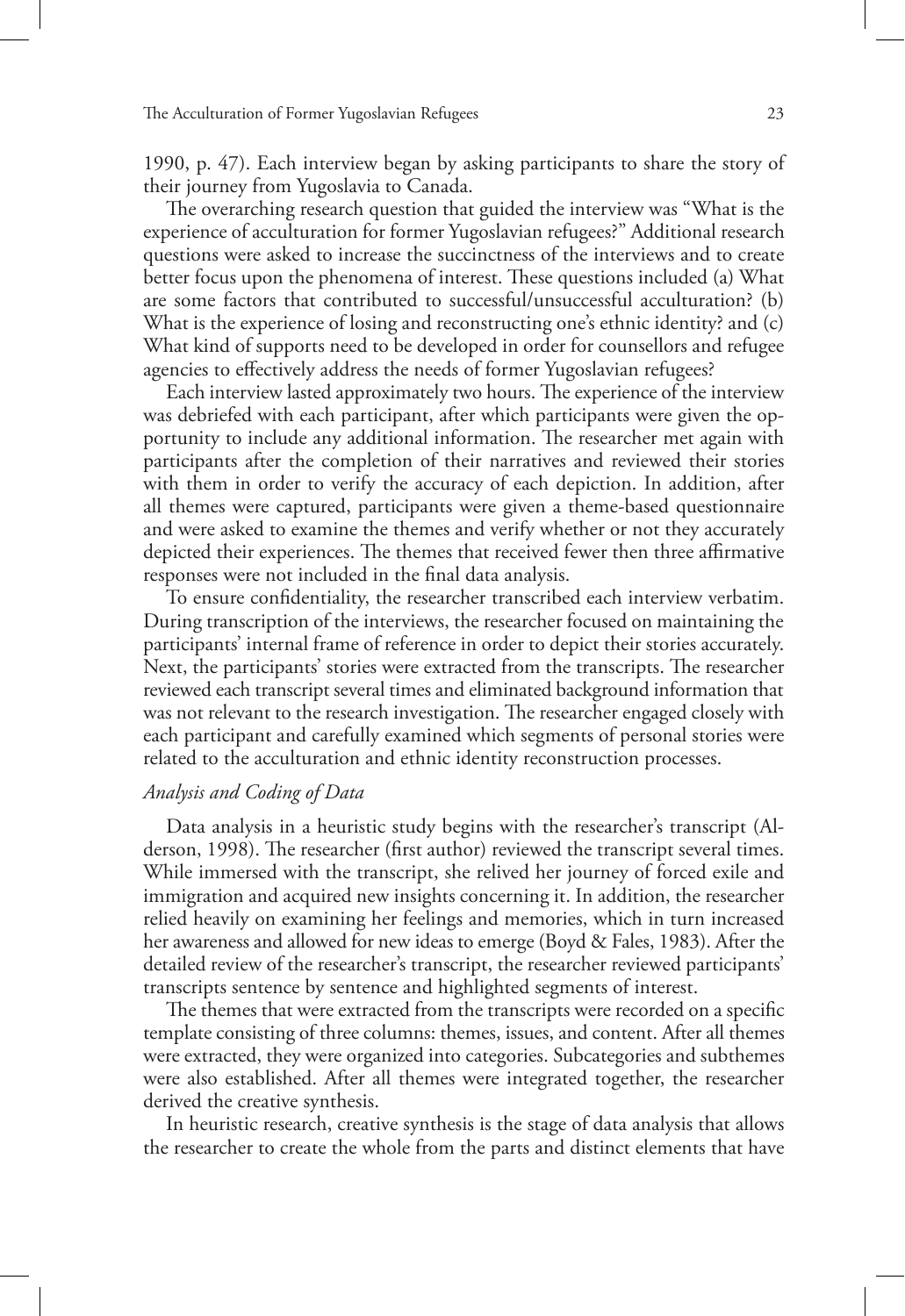been generated during the search for essence and meaning (Douglass & Moustakas, 1985). Due to space restrictions, only the categories and core themes of the study are reported. Verbatim quotes are used to illustrate participants' experiences. Note that participants' first language is not English. Each participant selected a pseudonym to be used in the reporting of results from the study.

# *Validity of Heuristic Research*

Due to the specific nature of heuristic research, it is difficult to measure its validity. Its validity cannot be "determined by correlations and statistics" (Moustakas, 1990, p. 32). The only way to increase the trustworthiness of heuristic inquiry is to identify the extent to which people can truly identify with the interpretations the researcher has written (Moustakas). The validity of heuristic research is enhanced when researchers engage in continuous self-reflection and self-examination. A general guideline follows: the greater the researcher's knowledge about heuristics, the smaller the possibility of biasing the interpretation of data.

To help ensure the validity of this study, the researcher has refrained from generalizing the results to a larger refugee population. In addition, the researcher engaged in an ongoing dialogue with her participants to ensure that their experiences were depicted accurately. Following a disciplined pursuit of heuristic inquiry led to uncovering the essence of acculturation and identity reconstruction experiences for the participants in the current study.

Lastly, to help ensure the trustworthiness and credibility of the study, the researcher verified her findings with participants via a theme-based questionnaire. The themes were listed for participants to indicate whether or not they related to their personal experiences. After all questionnaires were completed, the researcher reviewed participants' responses and made final modifications to the themes. The themes that received fewer then three affirmative responses from participants were deleted.

#### acculturation and identity reconstruction

Final thematic analysis generated 75 themes. Throughout the thematic analysis, four central categories emerged: *Triggers of Immigration, Land of Opportunities, Acculturation Process,* and *Identity Reconstruction.*

# *Triggers of Immigration*

*Triggers of Immigration* emerged as a category capturing the experiences of participants that led them to leave their country of origin and/or country of first asylum. Within this category, the emerging core themes were (a) *Loss of a Country*, including the subthemes *Desire to Leave, No Future,* and *Identity Diffusion*, and (b) the *Effects of War*, including the subthemes *Disbelief, Uncertainty,* and *Forced Exile.*

All of the participants indicated experiencing loss of a country and the effects of civil war in the former Yugoslavia. The *Loss of a Country* theme characterized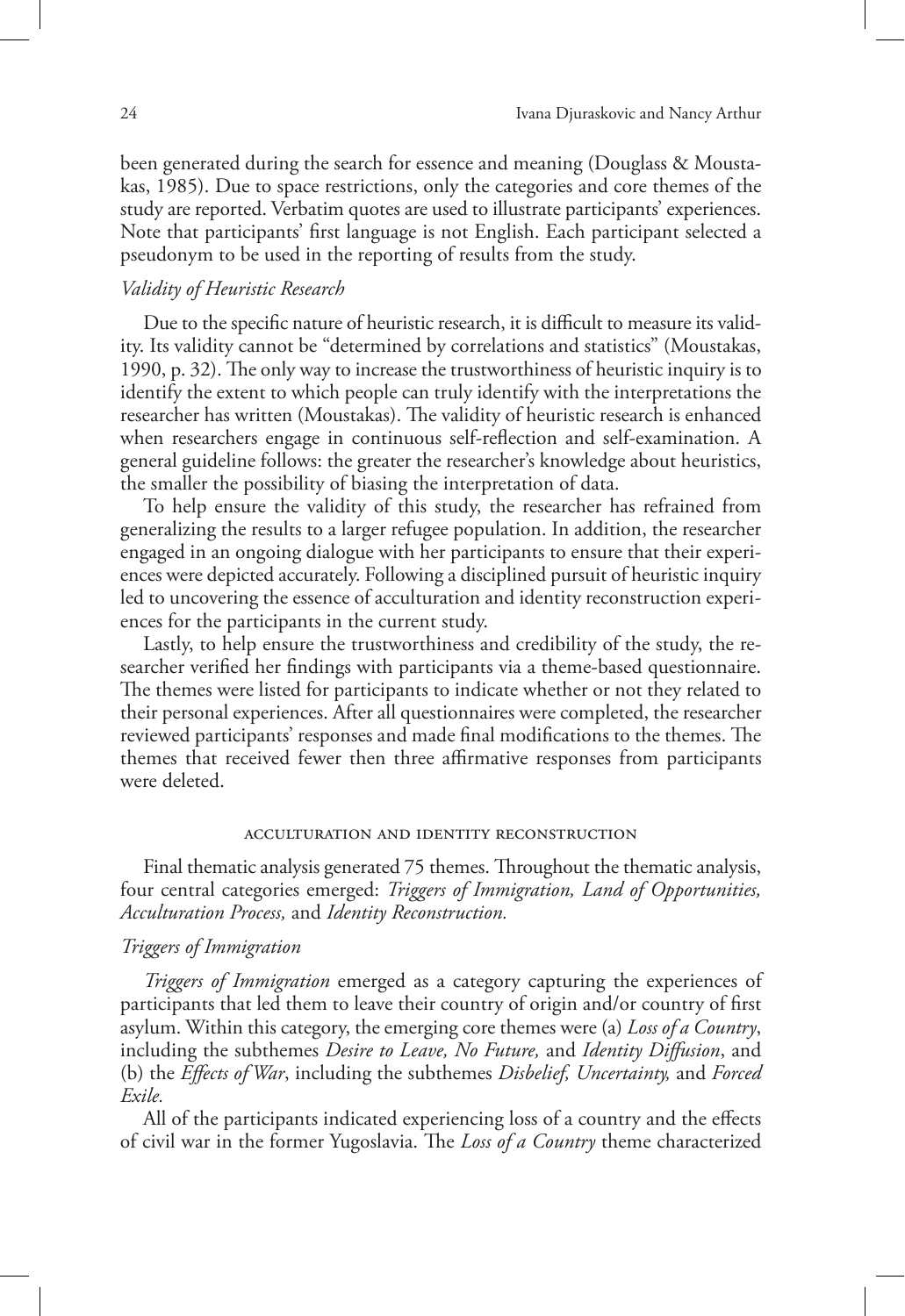their sense of a bleak future, due to a lack of economic resources necessary for survival, and identity diffusion, due to disintegration of Yugoslavia into the new war-torn countries. Loss of a country for participants in this study was perceived in a deeply subjective way because they suddenly found themselves in a prejudiced society in which one's religious affiliation and nationality could represent both a tool of survival and a death sentence. Additionally, the civil war seemed to have left the participants in disbelief and uncertainty, which further intensified their desire to leave their country of origin. The core themes *Loss of a Country* and the *Effects of War* were expressed in the following quotes:

Maybe after a few months, I realized that wasn't my country because they [locals] still considered me as refugee in that country [former Yugoslavia] even though I thought that former Yugoslavia is my country … (Olivera, age 31)

The life was just different … no water … no electricity. That was something that was the worst thing of all … shelling was the big process too … (Anita, age 32)

I personally went through a lot of hard times in the first few months of war because everything I knew … the life I knew … the country I knew was falling apart … we were hoping for cease fire … that life would eventually return to normal but … after few months it became obvious that it wasn't going to happen … (Alex, age 32)

Participants indicated that the loss of a country coupled with the effects of war, particularly forced exile, created a situation for them in which they did not have much choice. Participants experienced a profound sense of despair that led them to believe that returning home was almost impossible and choosing to immigrate to Canada was the only plausible option.

# *Land of Opportunities*

The *Land of Opportunities* category captures participants' perceptions and experiences of Canada and what life in Canada would hold for them. Three subcategories emerged from the thematic analysis: (a) *Freedom*, capturing the core themes *Personal Freedom* and *Societal Freedom*; (b) *The Better Life*, capturing the core themes *Positive Future* and *Cost of Immigration*; and (c) the *Realities of Culture Shock*, capturing the core themes *Change in Status* and *Lack of Sense of Belonging*.

For participants in this study, Canada represented a new beginning and freedom from war. Participants shared their views of what it means to have both personal and societal freedom in Canada. They all related to the notion of having a better life in this country through a positive future but also experienced costs associated with immigration. All of the participants were seeking opportunities to begin or continue post-secondary education in Canada. Subsequently, they would obtain employment that would allow them to live normal lives away from the chaos they experienced in the former Yugoslavia.

Although the costs of immigration that participants experienced could be explored as a separate category, the researcher chose not to view it as such because it seemed that the costs of immigration are inseparable from the experience of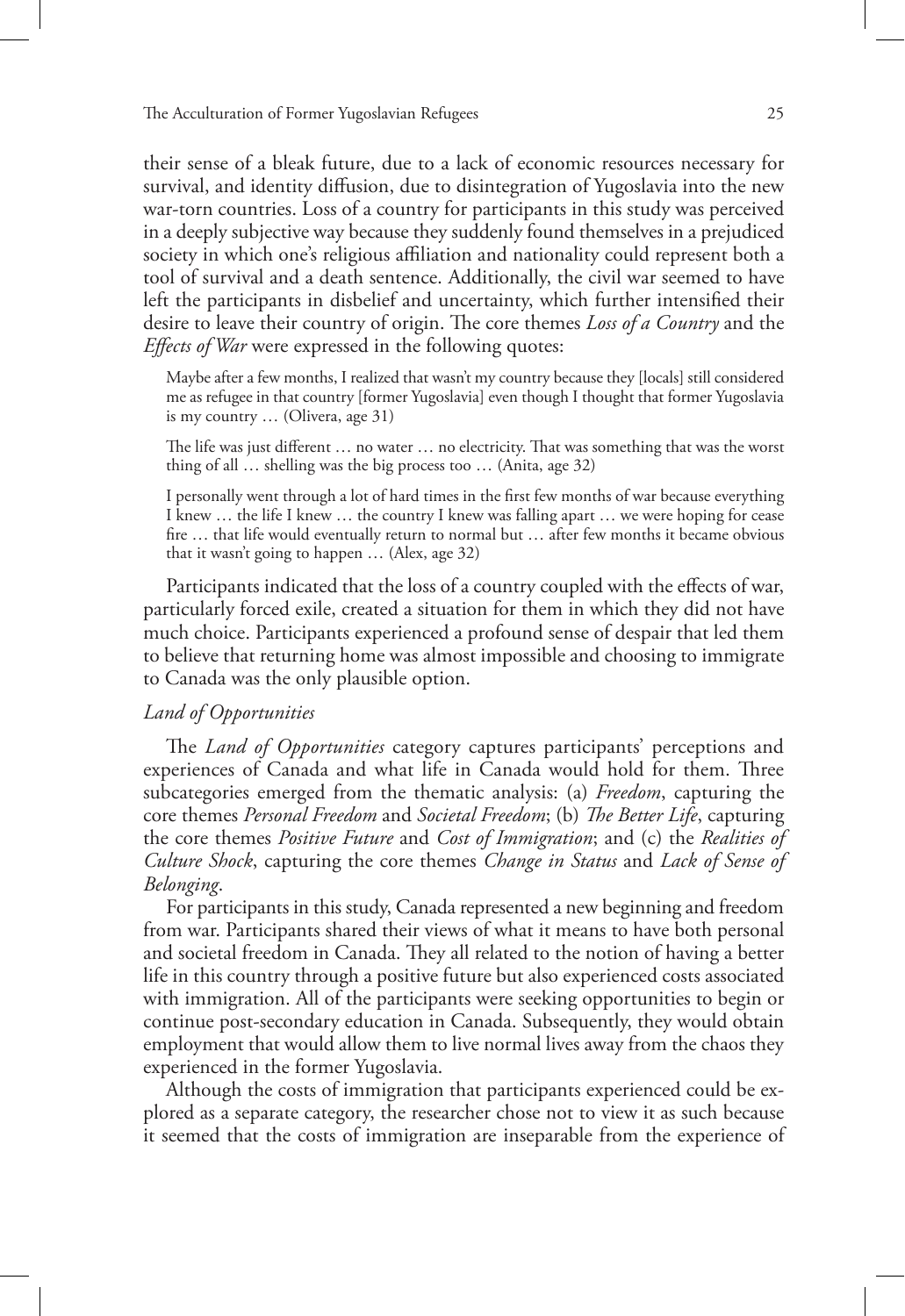a positive future. Conflict that arises between the positive future Canada offers and the costs of immigration seemed to have played the crucial role in clarifying what the better life in Canada entailed for participants. Resolving the paradoxical nature of the conflict between the two opposite experiences also represented the resolution of the existential struggle participants initially experienced during their resettlement. Participants realized that even though Canada represented an ideal choice for them, living in it still carried some challenges, such as losing family bonds, enduring a faster pace of life, and ethnocentrism. When coupled with the realities of culture shock, those experiences seemed to complicate the participants' process of adaptation to the new life in Canada:

When I left Yugoslavia ... that country was going through its darkest hours I believe ... in its entire history so there wasn't much freedom when I left, and then when I came here I was overwhelmed with the freedom that I found here … (Alex, age 32)

There is almost some kind of security here [in Canada] … I knew I was not going to be hungry for at least a year … (Olivera, age 31)

When I got to Ottawa to reception house ... it was just a bit strange ... people of different nationalities, different backgrounds, Black people, Brown people, Yellow people … people from all over the world … it was just strange for me … and that first night … I didn't sleep first night … the first night I think I spend entire night praying … I was praying to God to help me get through that … (Alex, age 32)

Although participants indicated struggling with their initial experiences of Canada and nostalgia for their country of origin, they all agreed that despite the hardship upon their arrival in Canada, they understood the benefits of being able to live far from the horrors of war and destruction.

# *Acculturation Process*

The *Acculturation Process* emerged as a third major category in this study, and it encompasses participants' experiences of adaptation to the new life and the new culture. The acculturation process was extremely complex for all of the participants and, although they all reported achieving integration, their journeys also differed from one another. Acculturation for participants was a circular and multifaceted process. Even though all of the participants achieved integration of two cultures, it was still possible for them to experience competing desires to assimilate and rebel against the host culture:

My goal was from day one … to adapt to this society as quickly as possible … I am still working at it and I'll be working at it for the rest of my life because as I said that's an ongoing process … for an immigrant … an ongoing process which will last for as long as I live … (Alex, age 32)

I am just able to live in two different worlds at the same time. Not a lot of people are … they start mixing … it starts with language and then with the culture … I think it's my way of dealing with it, living two parallel worlds … (Vladimir, age 25)

Therefore, the acculturation represented in this study does not seem to be a fixed process. Rather, it is fluid and may vary over time. Despite integrating the two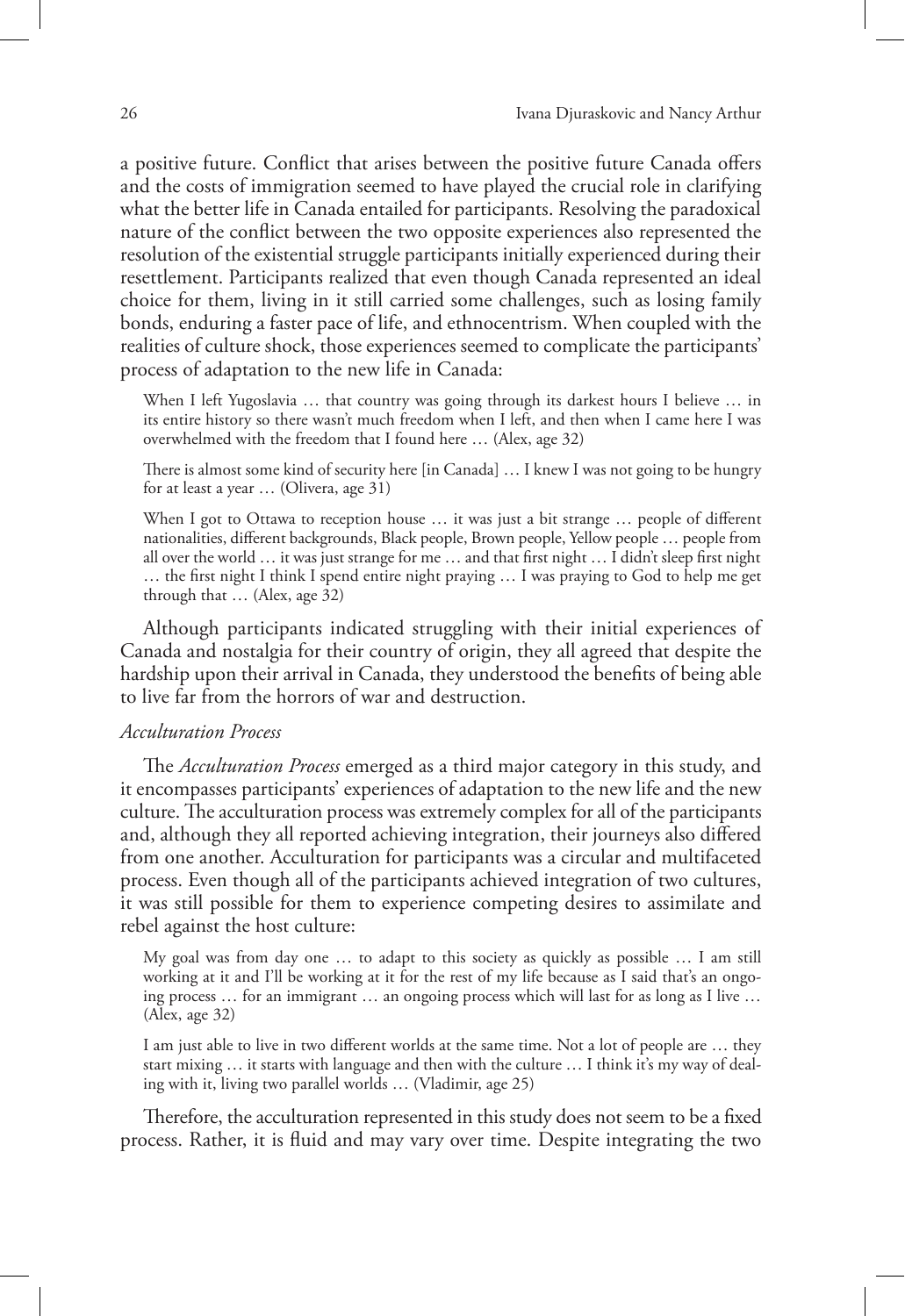cultures together, participants occasionally revisit their old ways of acculturation (e.g., desire to assimilate, rebelling) to resolve internal conflicts they experience as a result of challenges produced through an ongoing contact with the host culture:

I really wanted to show Canadians that … I am a good person that is born in Yugoslavia, so that they don't actually have some prejudiced thinking that these people from Bosnia are so and so. I was ashamed because of the way that country [former Yugoslavia] was portrayed on TV … they [media] never showed anything good about that country … and … with the time I felt I was responsible … that I should educate Canadians … that … that country actually was … a really beautiful country before the war … (Olivera, age 31)

It seems that revisiting the old ways of acculturation did not represent disconnection from integration. Rather, it suggests that integration is subject to an ongoing evaluation. Revisiting old acculturation patterns serves as an important catalyst for strengthening one's bond with both the original culture and the host society. Most of the participants indicated that visiting home strengthened their desire to integrate into Canadian society. Through returning, participants realized that their sense of belonging to their country of origin was lost and their desire to live in Canada was increased:

The city [Sarajevo] has changed a lot … it's a completely Muslim city now … it was frightening, it was spooky, it was ghoulish … and I realized that I could never ever live there … (Alex, age 32)

When I landed in Toronto I cried ... I was so happy. I was kind of happy to come home ... even though I wasn't home but … I really felt I came home. I'll go there [homeland] again … visit there again, but this is definitely the home right now … (Vanesa, age 31)

For participants in this study, acculturation did not have a specific starting point. Some participants experienced rebellion and then integration, while others experienced a strong desire to assimilate. Acculturation in this case represents a flexible process and allows for individual variation among refugees. Due to the consistent contact with the host culture, participants in this study were challenged to continually examine themselves in relation to their culture as well as to the host culture. When seen together, the desire to fit in, rebelling, a turning point, and integration seem to be necessary components for acculturation to occur. These components are not separate from one another. Instead, they appear to be connected to each other and allow for functional adaptation to the new life in the foreign society:

I am getting to the point where I am proud of my background and it is my background and it made me who I am today and made me enjoy the balance like having the best from both worlds … (Nikola, age 30)

It [my culture] is always going to be part of me … it's part of my past, it cannot be changed, it's stuck with me for the rest of my life and it's not going to change … it's always going to be with me … (Alex, age 32)

I think I am a better person as a result of living in Canada. I really think so. I really think that this has forcefully opened my eyes to reality and although Canada is not perfect, it's got a lot of good things … I think this has been a great experience … (Vladimir, age 25)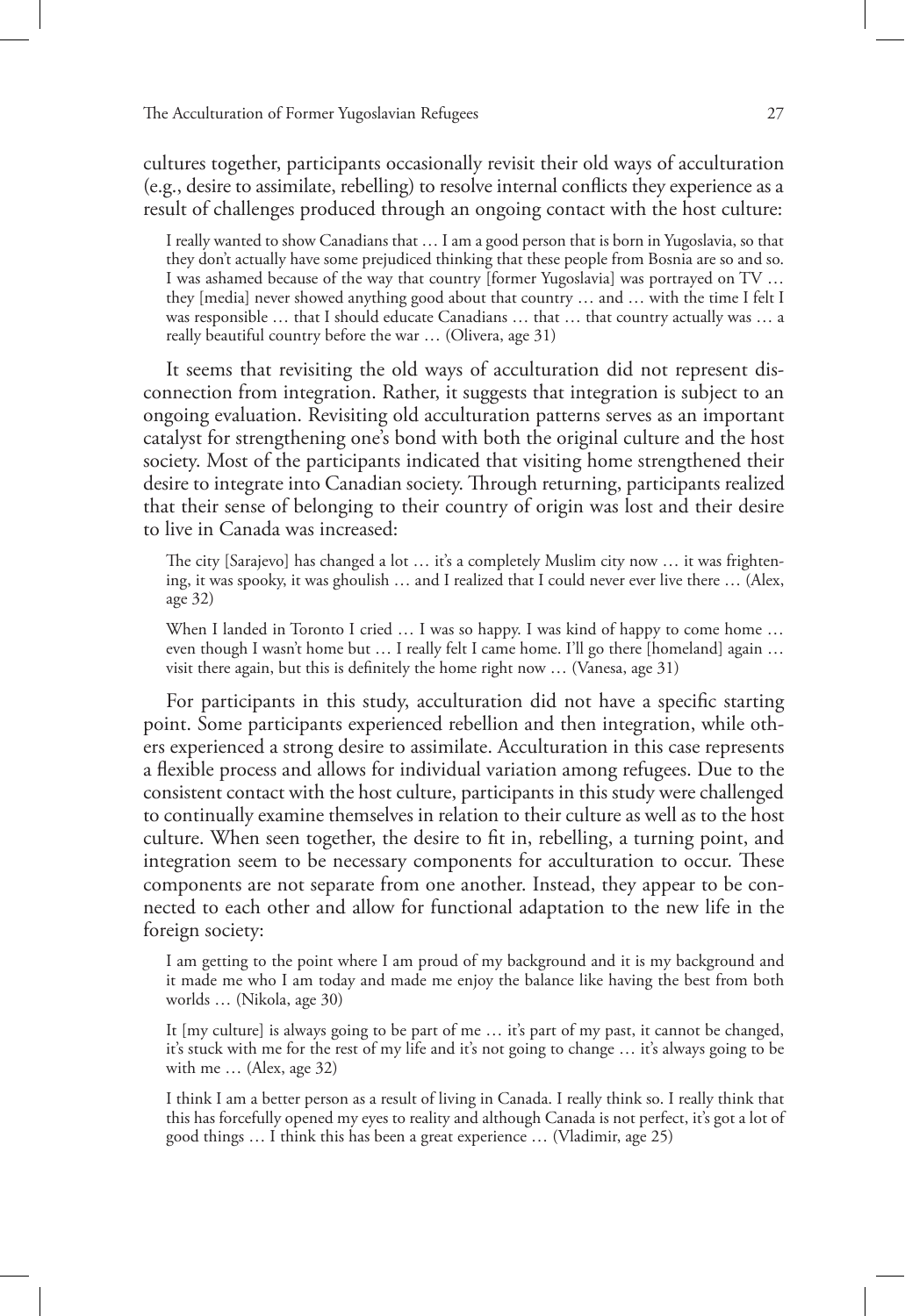According to the participants' experiences, acculturation seems to be an ongoing and life-long process that evolves as people mature, change, and grow. Therefore, the acculturation seems to be a dynamic process that may possibly continue throughout one's life. Additionally, acculturation may take place at different times in a person's life. For some people, it seems to begin immediately upon resettlement and resolves relatively quickly. For others, acculturation continues long after the initial shock of immigration has passed. It appears that acculturation requires refugees' reflective assessment of themselves over time. In this study, it seems that this assessment has been greatly influenced by the participants' visits to their country of origin. It is possible that participants' experience of visiting their home may involve several stages (e.g., sadness associated with not having a home anymore, no sense of belonging to Canada, struggle to fit in). Further exploration of this phenomenon would be worthwhile in the future.

## *Identity Reconstruction*

*Identity Reconstruction* emerged as the last major category in this study. It included participants' experiences of ethnic identity loss and reconstruction during the acculturation process. Identity reconstruction occurred parallel to the acculturation process and is not viewed as an independent process. With the onset of acculturation, participants' sense of self began changing. Participants indicated that they struggled with the loss of identity and identity confusion. They underwent a thorough self-reflective process in hopes of shedding light on where they belong. In the process of trying to discover which cultural group will be their primary reference group, participants began recreating their identities and the sense of belonging to their own culture. In the process of evaluating their sense of belonging, participants worked through the experience of identity confusion, rebellion against Canadian identity, and integration:

I didn't want to be Serbian, I didn't want to be associated with any of those newly formed countries … I really wanted to be Yugoslavian and I realized I couldn't be … (Olivera, age 31)

I associate a lot with the Croatian community because at the end of the day I am Croatian … (Vladimir, age 25)

In my passport it says Canadian … I can live with that but my ethnic background is Serbian Orthodox … this is my country now … my Canadian identity started forming the moment I landed here … so well … if you ask me if I consider myself Canadian I would say yes … but … I am also a Serb … (Alex, age 32)

Similar to the acculturation process, the identity reconstruction process seemed to be an ongoing process. Participants experienced their identity reconstruction process as an ever-changing event that evolves over time and is re-assessed continuously; therefore, the identity reconstruction process is characterized as flexible. Even though integration was an outcome of identity development, participants reported experiencing occasional disconnection from their newly acquired Canadian identity due to the struggle they experienced in their everyday living. In addition, all of the participants reported that visiting their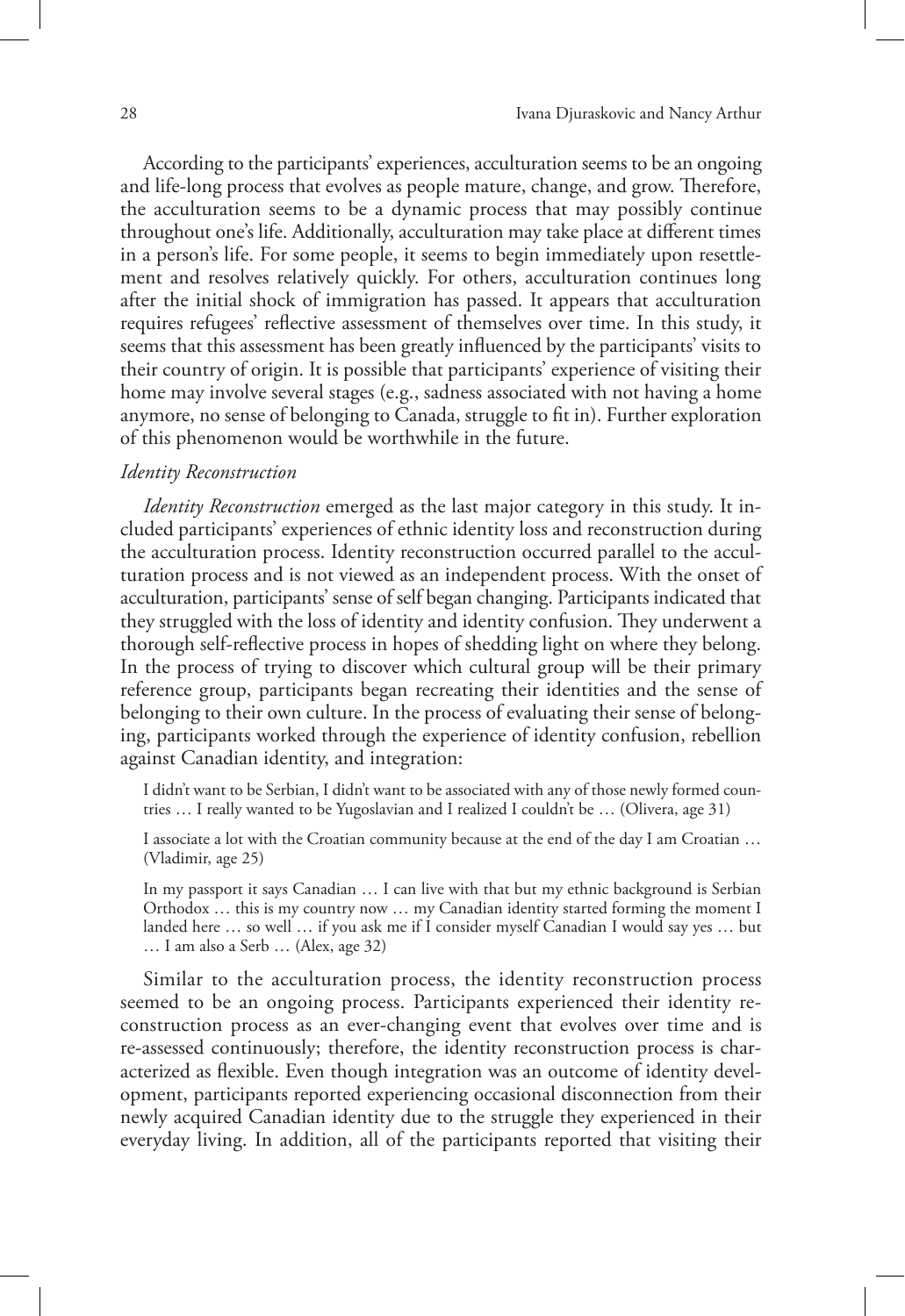homeland forced them to not only evaluate their acculturation experiences but also evaluate their sense of self.

Participants' experiences did not show integration to be the healthiest strategy for successful adaptation. Rather, these experiences showed that acculturation and identity reconstruction are two processes unique to each individual and open to change. In revisiting their past experiences of acculturation and identity reconstruction, participants were able to re-evaluate their perception of integration more in depth. In other words, integration is reassessed and strengthened through continuous examination of who one is within the larger society.

Ongoing assessment of previous acculturation and identity reconstruction patterns is required for participants to be able to consistently acculturate into the new society and develop new identities. Through this process, participants evaluate their identities and discard identity components that are no longer functional in order to adopt new and more successful ones:

Although I am not fully developed yet, it [identity] has taken shape and I'm not afraid, and I'm not shy, and I'm not intimidated by others and their position in this world, and I believe right now I could just go anywhere in the world, into any society … and … I can preserve that identity of who I am … (Vladimir, age 25)

Ethnic identity reconstruction may be affected by how refugees relate to different cultural groups in Canada and how this process changes over time, as the life of refugees changes. Examining the changes in refugee ethnic identity reconstruction in relation to other cultural groups would be useful to better understand the dynamics of the identity reconstruction process.

#### implications for counselling

The results of this study point to the need for counsellors to be knowledgeable about the complex processes of acculturation and identity reconstruction that unfold over time. Participants in this study highlighted that their acculturation and ethnic identity reconstruction experiences were influenced by a number of complex factors, such as (a) loss of a country; (b) the effects of war; (c) the perception of Canada as the land of opportunity; (d) the experience of personal and societal freedoms; and (e) the realities of immigration, including costs of immigration and culture shock. Additional factors that further shaped the outcome of participants' acculturation included the desire to fit in and succeed in Canada, as well as the desire to embrace the positive characteristics of both their own culture and the Canadian culture. There are several implications for counselling that are relevant for counsellors and counselling services.

First, the results of this study illuminate the positive reflective processes that refugees use when acculturating to their new life in Canada. Having sufficient knowledge and understanding of the abovementioned factors would enable counsellors to work more effectively with clients at various stages of their acculturation and ethnic identity reconstruction. Counsellors could become skilled in providing strength-based services if they have the ability to integrate general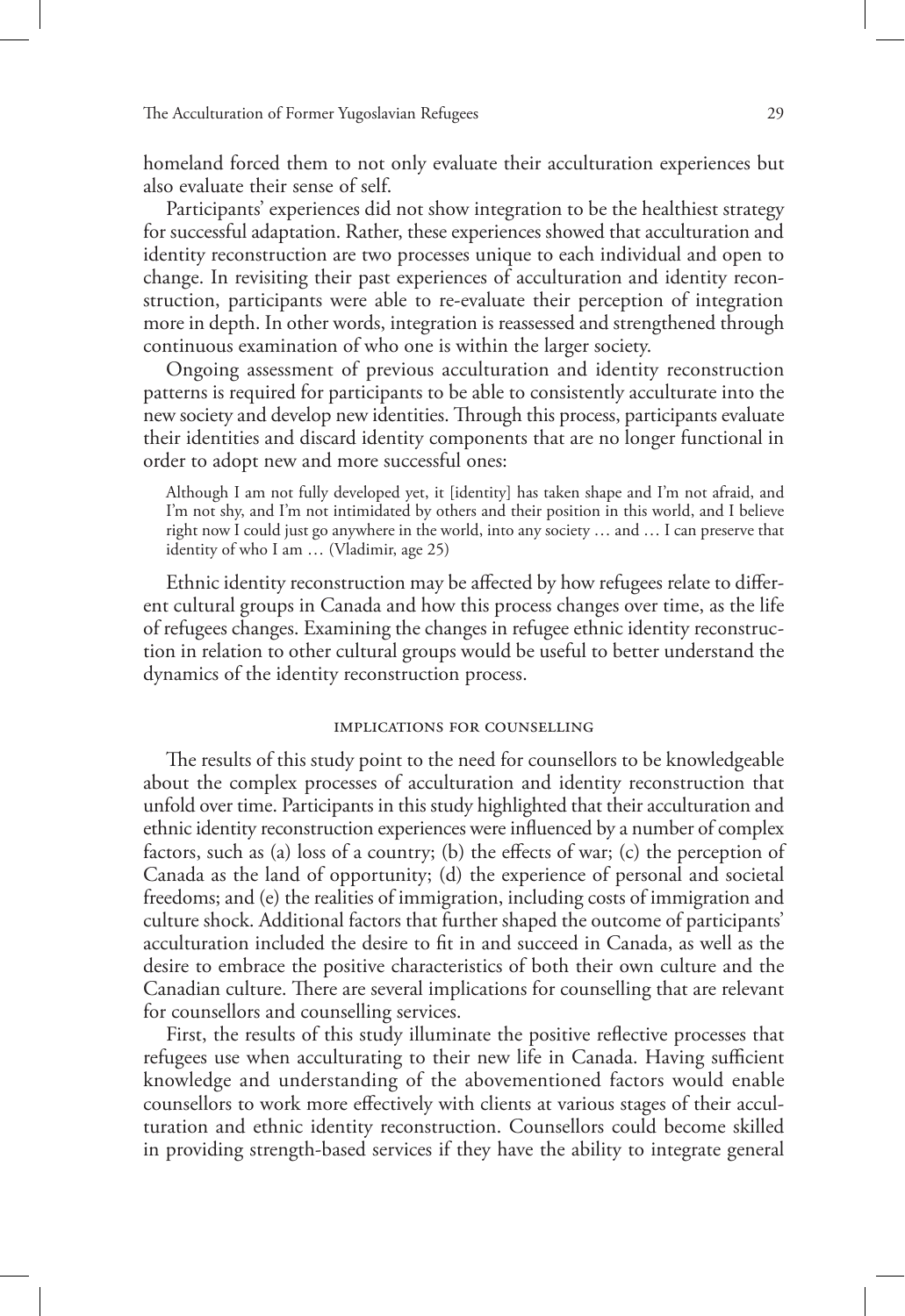knowledge about refugees with the specific cultural and personal circumstances of individuals.

Second, the categories outlined in this study are useful for counsellors because they highlight the importance of encouraging clients to tell their stories. The results provide possible domains for exploration in providing counselling services to clients, and ways to support clients in reflecting about their experiences and responsibilities when acculturating to the new country and developing new identities. The results suggest that some refugees may become disillusioned and overly focused on the past (e.g., the lives they used to have) when resettling in the new country. Helping refugees focus on the immediate present is perhaps the most challenging task for counsellors. A focus on refugee acculturation and identity reconstruction as they change over time allows for the "here and now" to be emphasized in the therapeutic process. Helping clients achieve connection with their present and de-emphasizing their past facilitates personal change and diminishes their irrational fears of the future (Yalom, 2002).

Third, the heuristic method represents a facilitative approach to research in that it encourages participants to tell their stories from their own internal frame of reference. The participants in this study provided more than 10 hours of information about their self-search and self-reflection. The final outcome was a rich personal account of each participant that illuminated the essence and the meaning of acculturation and identity reconstruction experiences. The participants reported that they felt empowered because they were able to have their voices heard and share their experiences in ways that were relevant for them. Therefore, the results of this study emphasize the importance of focusing on clients' subjective experiences in the therapeutic process as a powerful tool for supporting clients and helping facilitate change.

Fourth, the results of this study identified participants' needs when it comes to acculturation and ethnic identity reconstruction, as well as the supports needed to adapt to living in Canada. Existing literature has been frequently concerned with mental health issues that refugees experience when resettling in a new country. Although interventions at the stage of arrival in a new country may be warranted, viewing refugee issues in a limited framework can potentially lead to unnecessary labelling and pathologizing. The results of this study point out that acculturation and ethnic identity processes are not traumatic and negative for all individuals who immigrate to Canada. Instead, the results emphasize that while it is important to keep in mind that refugees in general experience more complex adaptation, they also possess certain individual characteristics (e.g., desire to educate themselves, desire to provide for themselves, and positive outlook on life) that contribute to successful adaptation. Knowledge and identification of these positive adaptation characteristics could in fact enable counsellors to challenge their existing assumptions about refugee acculturation and their overall belief about refugee mental health.

Fifth, it is important that counselling programs and services be informed by input from the people who experience involuntary migration. A longstanding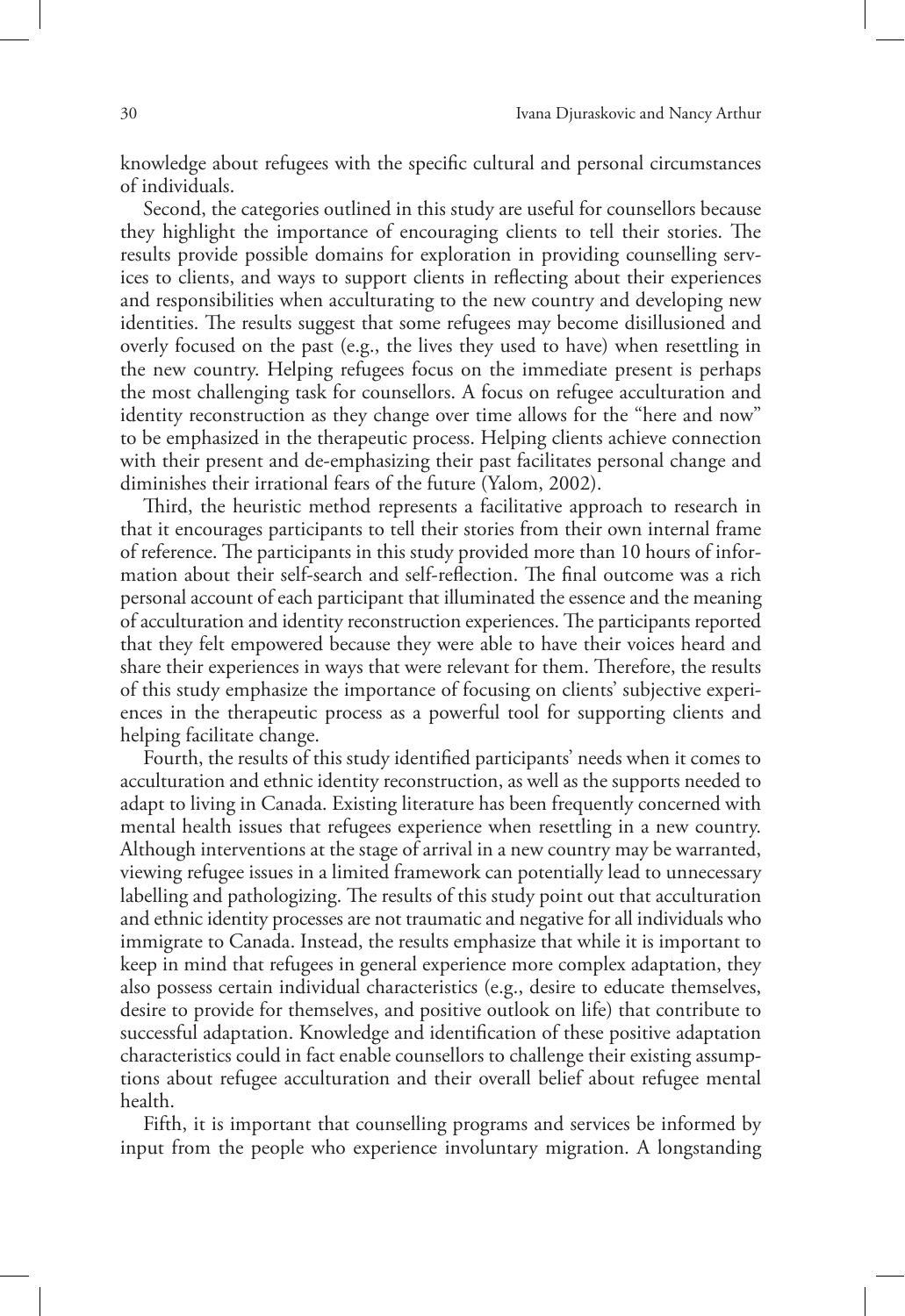criticism of existing programs for refugees is that they are often temporary and designed to address only short-term transition problems (Stein, 1986). The results of this study suggest that through the ongoing process of acculturation and identity reconstruction, the counselling needs of clients may change dramatically over time. For example, participants indicated that even though they feel that they integrated both cultures into their lives, at times they still experience struggles with acculturation and ethnic identity. These struggles are amplified when participants experience discrimination, ethnocentrism, and prejudice, which in turn can compromise their well-being and psychological functioning (Yakushko et al., 2008). This is not to say that all refugees require counselling. Rather, it is to emphasize the multidimensional nature of the immigration process, in which demands shift over time as the individual grows and adapts within a new cultural context.

Sixth, counsellors will be able to offer better services to refugees if they are prepared to introduce and discuss broader sociocultural and systemic issues that directly influence the acculturation experiences of clients (Arthur & Collins, 2005). Concerns have been raised about an overemphasis in counselling on individualistic values that fail to recognize how the individual is a member of a larger community (Bemak, Chung, & Pedersen, 2003). The results of this study highlight specific cultural issues that refugees face when resettling in Canada and point out that counsellors will be more effective in their approaches if they are ready to reevaluate their worldviews and learn to adapt them to the worldviews of refugees. If counsellors rely only on their assumptions about refugee problems, chances are that they will not be able to provide adequate assistance (Pedersen, 2000).

Seventh, in light of recent attention being paid to issues of social justice in the counselling literature (e.g., Arthur & Collins, 2005; Toporek, Gerstein, Fouad, Roysicar, & Israel, 2006), it is important for counsellors to expand their roles as advocates and educators to positively influence the receptivity of the host society. Counsellors need to be informed about services and resources for new Canadians or may choose to be involved directly with immigrant-serving agencies. Counsellors might also consider getting involved in specific issues and advocate for services and policies that directly impact the lives of refugees (e.g., foreign credential recognition). These suggestions emphasize the importance of counsellor preparation for working directly with individual refugees, with local community groups, with local agencies, and in advocacy roles that foster positive acculturation experiences in Canadian society.

## summary and suggestions for future research

This study offered a unique perspective about refugees' acculturation and ethnic identity reconstruction experiences. It shows that the transition processes that refugees go through are fluid, ongoing, and ever-changing occurrences for refugees as they adapt to their new lives.

The existing acculturation frameworks portray acculturation as a process that can only be successful if refugees choose specific ways of acculturating (Berry,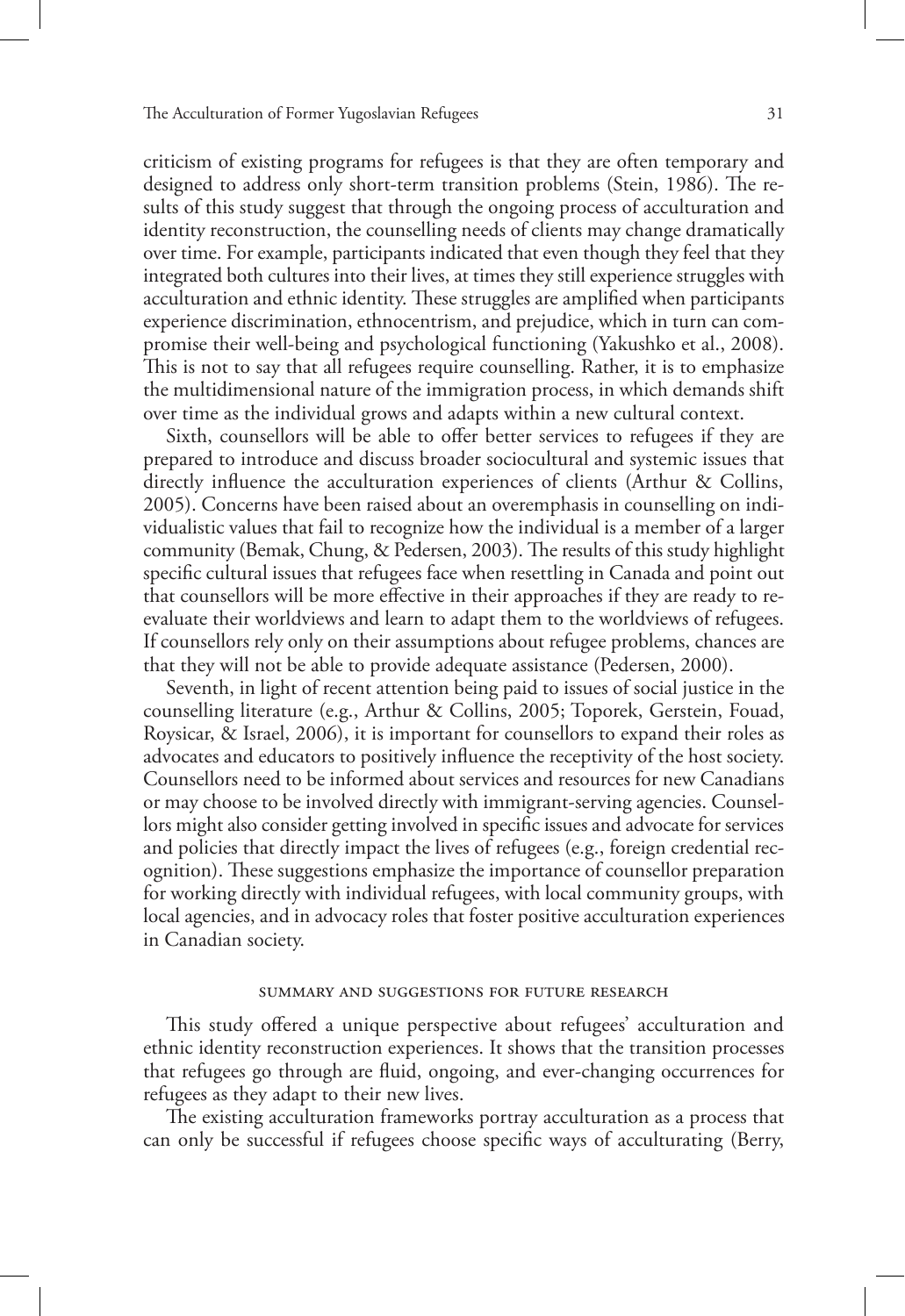1997, 2001, 2002, 2006; Phinney et al., 2001; Wong-Rieger & Quintana, 1987). In addition, the emphasis on acculturation measurements to determine acculturation frameworks has been criticized due to psychometric problems and, as such, an incomplete picture about refugee acculturation and identity reconstruction (Rudmin & Ahmadzadeh, 2001). In contrast, this study allowed the researcher to explore refugees' subjective accounts of their journey.

Alternatively, this study proposes the fluid nature of acculturation and identity reconstruction. The outcomes of acculturation and identity reconstruction are relative and connected to refugees' subjective experiences. As such, this study offers a new and unique outlook about refugee adaptation in Canada. The findings of this study suggest that integration is not the end result of acculturation but an ongoing process that enriches the lives of refugees. However, given the qualitative method employed in this study, generalization of the results to a wider population is limited.

More research is needed to increase the knowledge about refugees and their experiences of acculturation and identity reconstruction. Researchers need to expand their research studies and address the experiences of refugees with diverse cultural backgrounds from a variety of geographical regions of the world. Researchers need to stay open to refugees' experiences and include refugee voices into their analysis as well as address barriers to integration, such as ethnocentrism, prejudice, acceptance of foreign credentials, and limited interaction with the dominant culture. In turn, counselling would be enhanced through more research that identifies how the strengths of refugees influence positive acculturation and identity reconstruction.

Participants' experiences in this study have direct implications for counselling refugees, as well as implications for conducting research that can be used to enhance the lives of people experiencing forced migration. It is crucial that staff who work with refugees gain adequate background knowledge about common refugee experiences in order to serve their needs effectively (Arthur & Merali, 2005; Prendes-Lintel, 2001; Yakushko et al., 2008). Therefore, it is important for counsellor education to include curriculum about refugees so that counsellors develop general knowledge about involuntary immigration and develop skills to better serve and support refugee populations.

## *References*

- Alderson, K. G. (1998). *The experience of building positive gay identity.* Unpublished doctoral dissertation, University of Alberta, Edmonton, Alberta, Canada.
- Anderson, R. (2000). Intuitive inquiry: Interpreting objective and subjective data. *ReVision, 22,*  31–39.
- Arthur, N., & Collins, S. (2005). Expanding culture-infused counselling in professional practice. In N. Arthur & S. Collins (Eds.), *Culture-infused counselling: Celebrating the Canadian mosaic*  (pp. 151–212). Calgary, AB: Counselling Concepts.
- Arthur, N., & Merali, N. (2005). Counselling immigrants and refugees. In N. Arthur & S. Collins (Eds.), *Culture-infused counselling: Celebrating the Canadian mosaic* (pp. 331–360). Calgary, AB: Counselling Concepts.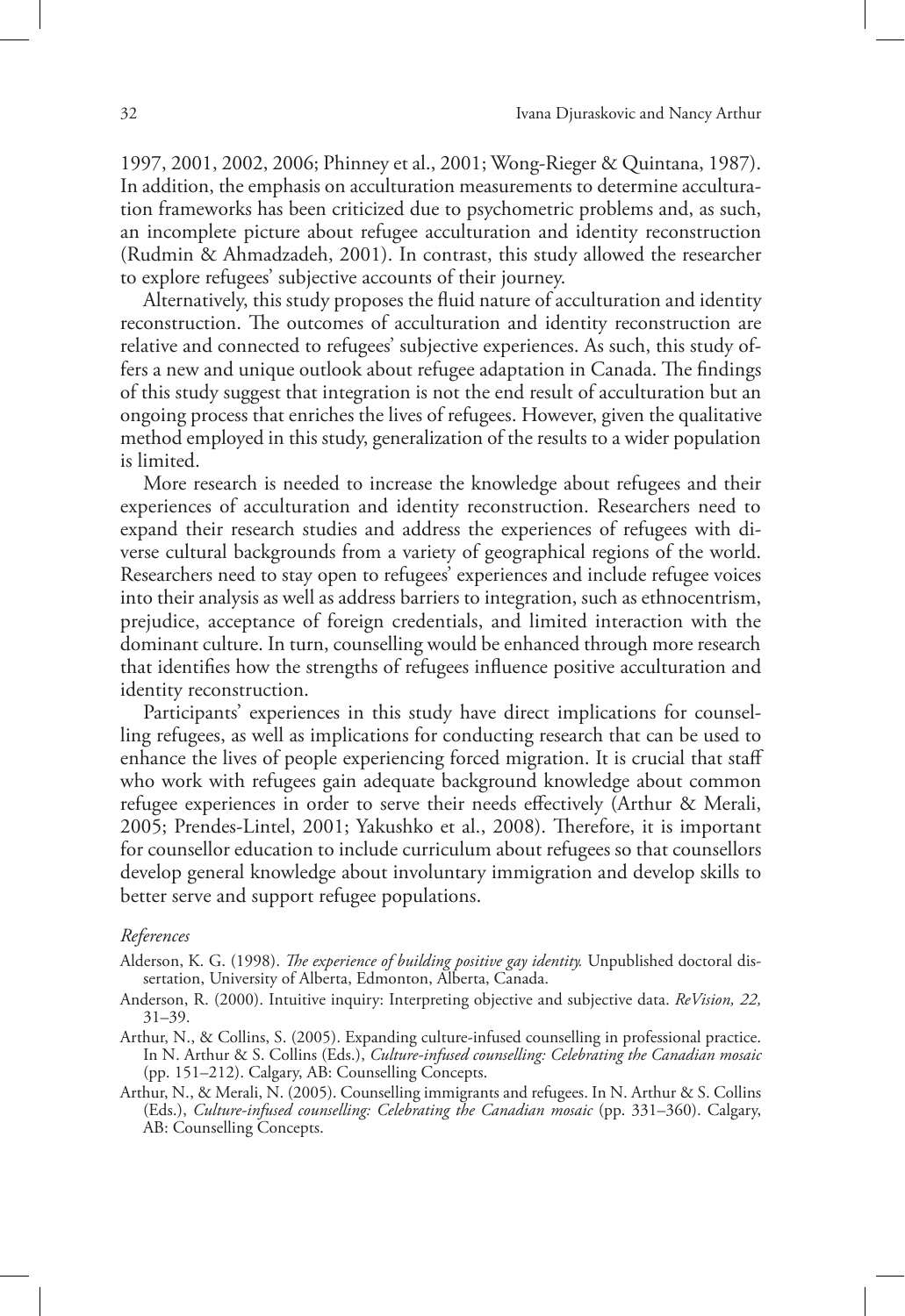- Atkinson, D. R., Morten, G., & Sue, J. (1989). *Counselling American minorities* (2nd ed.). Dubu- que, IA: W. C. Brown.
- Bemak, F., Chung, R. C., & Pedersen, P. B. (2003). *Counselling refugees: A psychosocial approach to innovative multicultural interventions.* Westport, CT: Greenwood.
- Berry, J. W. (1997). Immigration, acculturation, and adaptation. *Applied Psychology: An Interna- tional Review, 46,* 5–68.
- Berry, J. W. (2001). A psychology of immigration. *Journal of Social Issues, 57,* 615–631.
- Berry, J. W. (2002). Conceptual approaches to acculturation. In K. M. Chun, P. B. Organista, & G. Marin (Eds.), *Acculturation: Advances in theory, measurement, and applied research* (pp. 17–37). Washington DC: American Psychological Association.
- Berry, J. W. (2006). Acculturative stress. In P. T. P. Wong & L. C. J. Wong (Eds.), *Handbook of multicultural perspectives on stress and coping* (pp. 287–298). Dallas, TX: Springer.
- Boyd, E. M., & Fales, A. W. (1983). Reflective learning: Key to learning from experience. *Journal of Humanistic Psychology, 23,* 99–117.
- Cross, W. E. (1971). The Negro-to-Black conversion experience: Towards a psychology of Black liberation. *Black World, 20,* 13–27.
- Douglass, B. G., & Moustakas, C. E. (1984). *Heuristic inquiry: The internal search to know.* Detroit, MI: Center for Humanistic Studies.
- Douglass, B. G., & Moustakas, C. E. (1985). Heuristic inquiry: The internal search to know. *Journal of Humanistic Psychology, 25,* 39–55.
- Djuraskovic, I., & Arthur, N. (2008). *Heuristic inquiry: A personal research journey.* Manuscript submitted for publication.
- Eleftheriadou, Z. (1999). Assessing the counselling needs of the ethnic minorities in Britain. In S. Palmer & P. Laungani (Eds.), *Counselling in a multicultural society* (pp. 113–132). Thousand Oaks, CA: Sage.
- Etherington, K. (2004). Heuristic research as a vehicle for personal and professional development. *Counselling and Psychotherapy Research, 4,* 48–63.
- Jackson, B. (1975). Black identity development. *Journal of Education Diversity, 2,* 19–25.
- Khoa, L. X., & VanDeusen, J. M. (1981). Social and cultural customs: Their contribution to resettlement. *Journal of Refugee Resettlement, 1,* 48–51.
- Meszaros, A. F. (1961). Types of displacement reactions among the post-revolution Hungarian immigrants. *Journal of Canadian Psychiatric Association, 6,* 9–19.
- Moustakas, C. E. (1990). *Heuristic research: Design, methodology, and applications.* Newbury Park, CA: Sage.
- Navas, M., Garcia, M. C., Sanchez, J., Rojas, A. J., Pumares, P., & Fernandez, J. S. (2005). Rela- tive Acculturation Extended Model (RAEM): New contributions with regard to the study of acculturation. *International Journal of Intercultural Relations, 29,* 21–37.
- Pedersen, P. B. (1995). *The five stages of culture shock.* Westport, CN: Greenwood.
- Pedersen, P. B. (2000). *A handbook for developing multicultural awareness* (3rd ed.). Alexandria, VA: American Association for Counselling Development.
- Phinney, J. (2002). Ethnic identity and acculturation. In K. M. Chun, P. B. Organista, & G. Marin (Eds.), *Acculturation: Advances in theory, measurement, and applied research* (pp. 63–81). Washington, DC: American Psychological Association.
- Phinney, J., Horenczyk, G., Liebkind, K., & Vedder, P. (2001). Ethnic identity, immigration, and well-being: An interactional perspective. *Journal of Social Issues, 57,* 493–510.
- Phinney, S. J., & Ong, A. D. (2007). Conceptualization and measurement of ethnic identity: Current status and future directions. *Journal of Counseling Psychology, 54,* 271– 281.
- Prendes-Lintel, M. (2001). A working model in counseling recent refugees. In J. G. Ponterotto, J. M. Cass, L. A. Suzuki, & C. M. Alexander (Eds.), *Handbook of multicultural counseling* (pp. 729–752). Thousand Oaks, CA: Sage.
- Rudmin, F. W., & Ahmadzadeh, V. (2001). Psychometric critique of acculturation psychology: The case of Iranian migrants in Norway. *Scandinavian Journal of Psychology, 42,* 41–56.